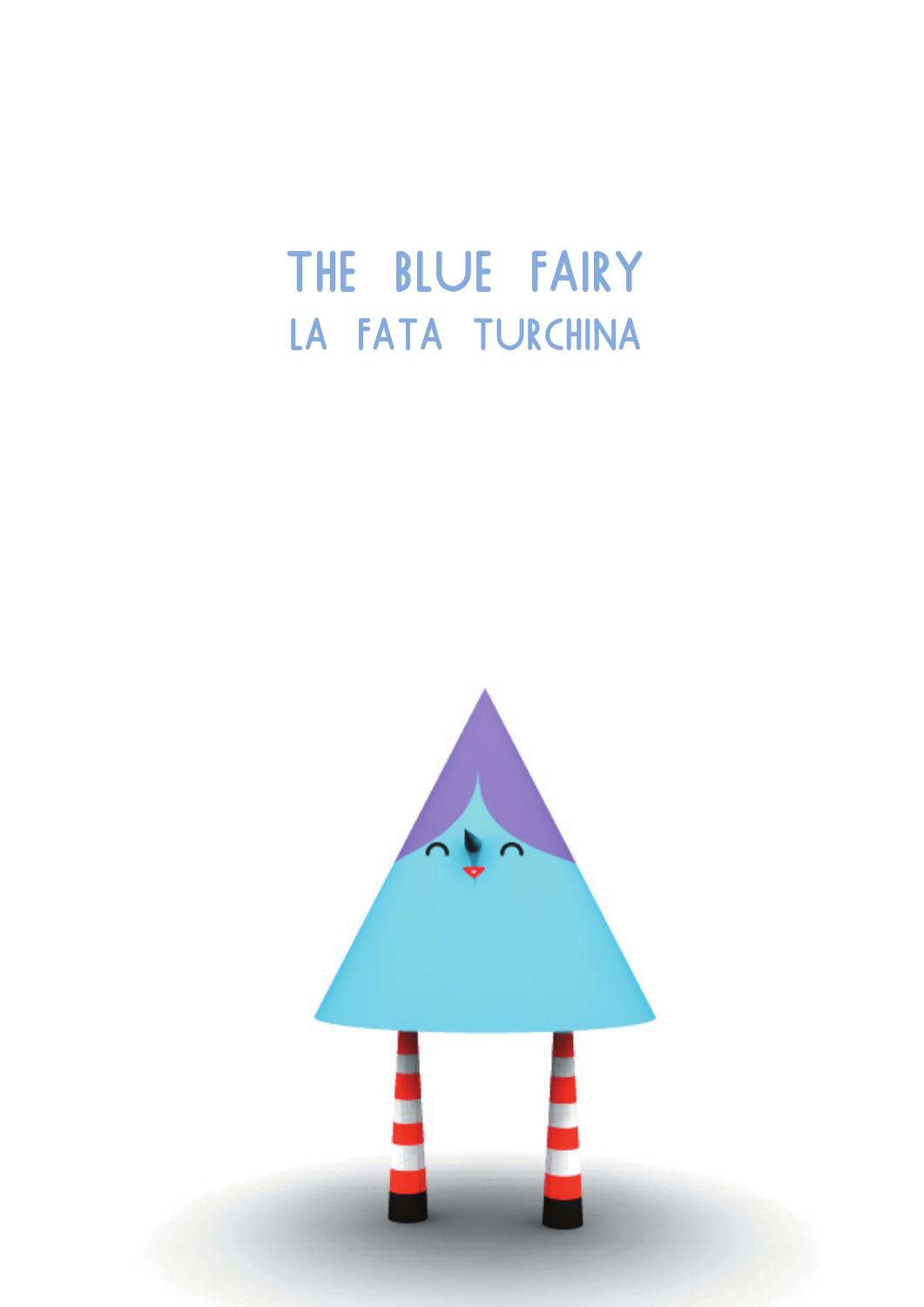#### HELLO! HAVE YOU SEEN MY LITTLE BROTHER? CIAO! AVETE VISTO IL MIO FRATELLINO?

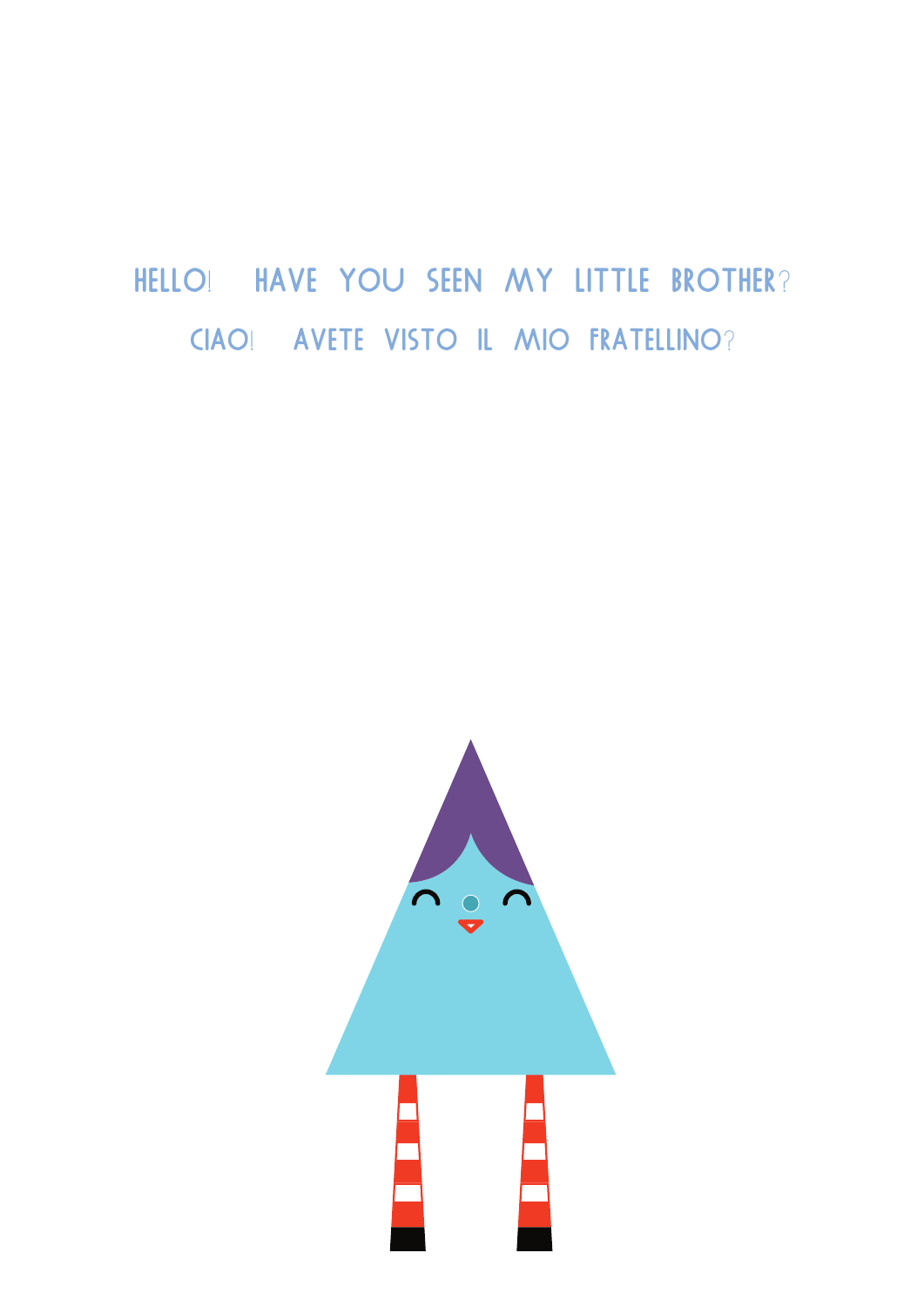THIS IS HIS WOOD NOSE QUESTO E' IL SUO NASO DI LEGNO

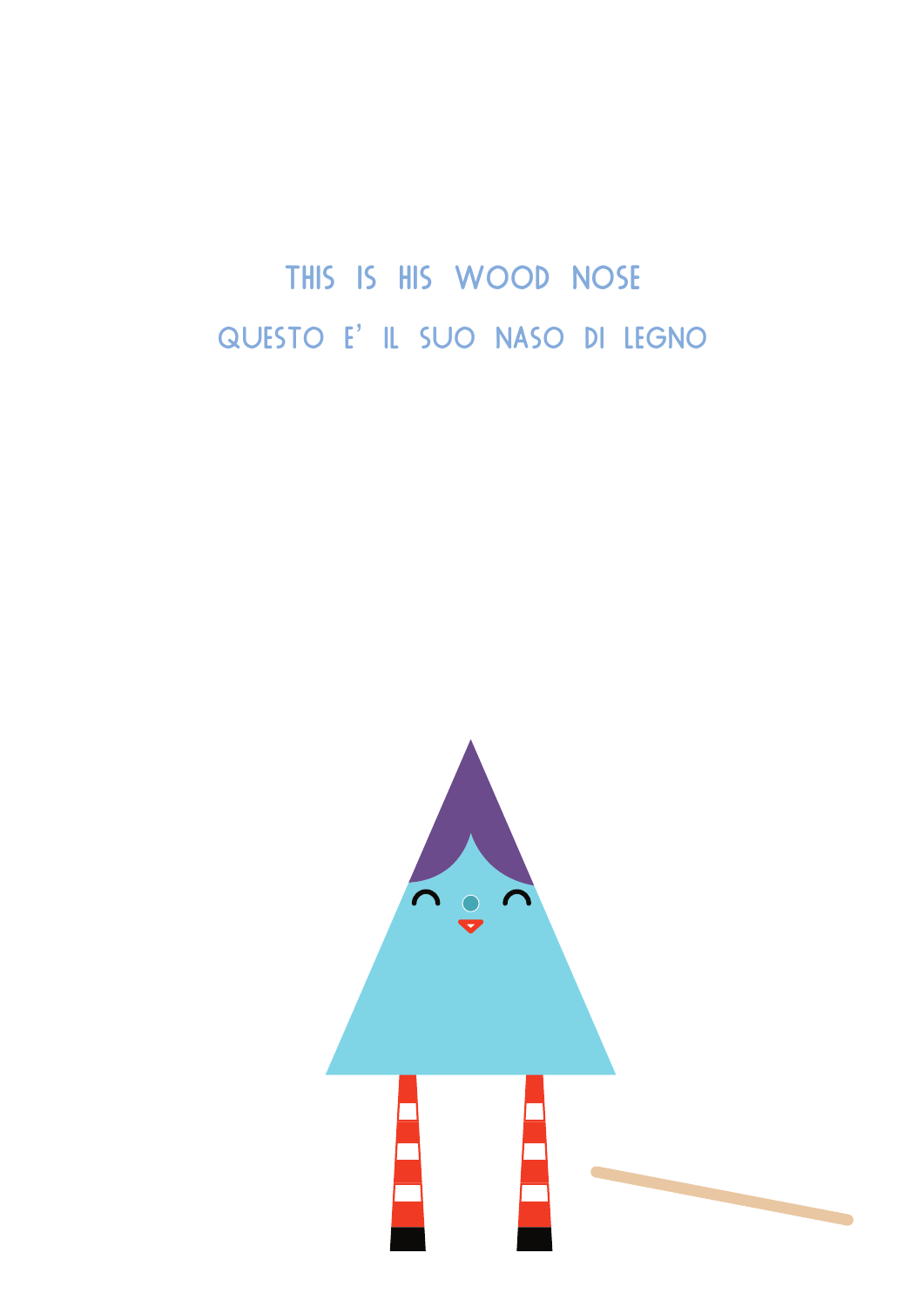### MY LITTLE BORTHER WILL HIT YOU WITH THE HAMMER IL MIO FRATELLINO TI PRENDERA' A MARTELLATE

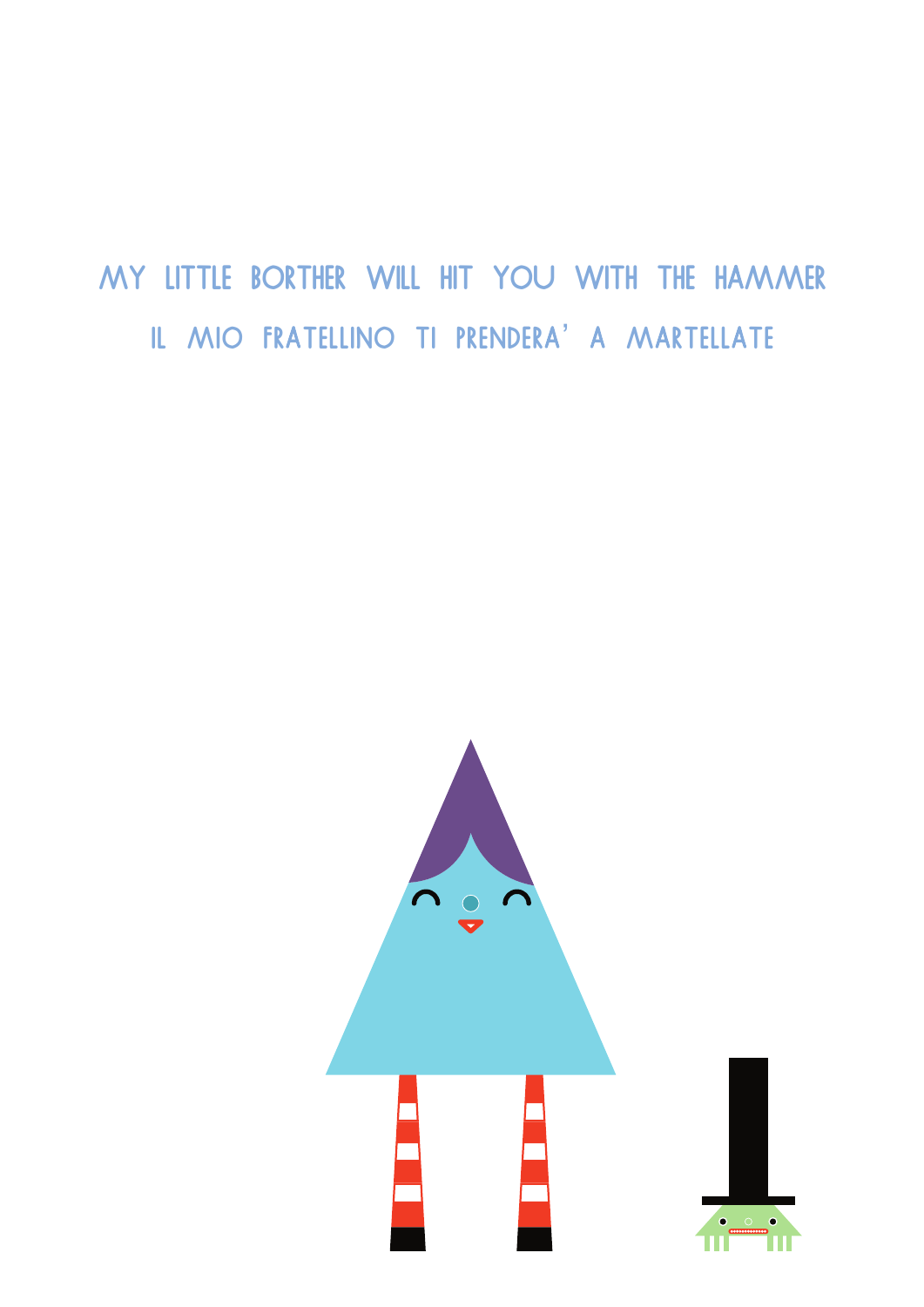YOU WILL SPEND SOME TIME TOGETHER INSIDE A BIG FISH PASSERETE DEL TEMPO INSIEME DENTRO UN PESCE GIGANTE

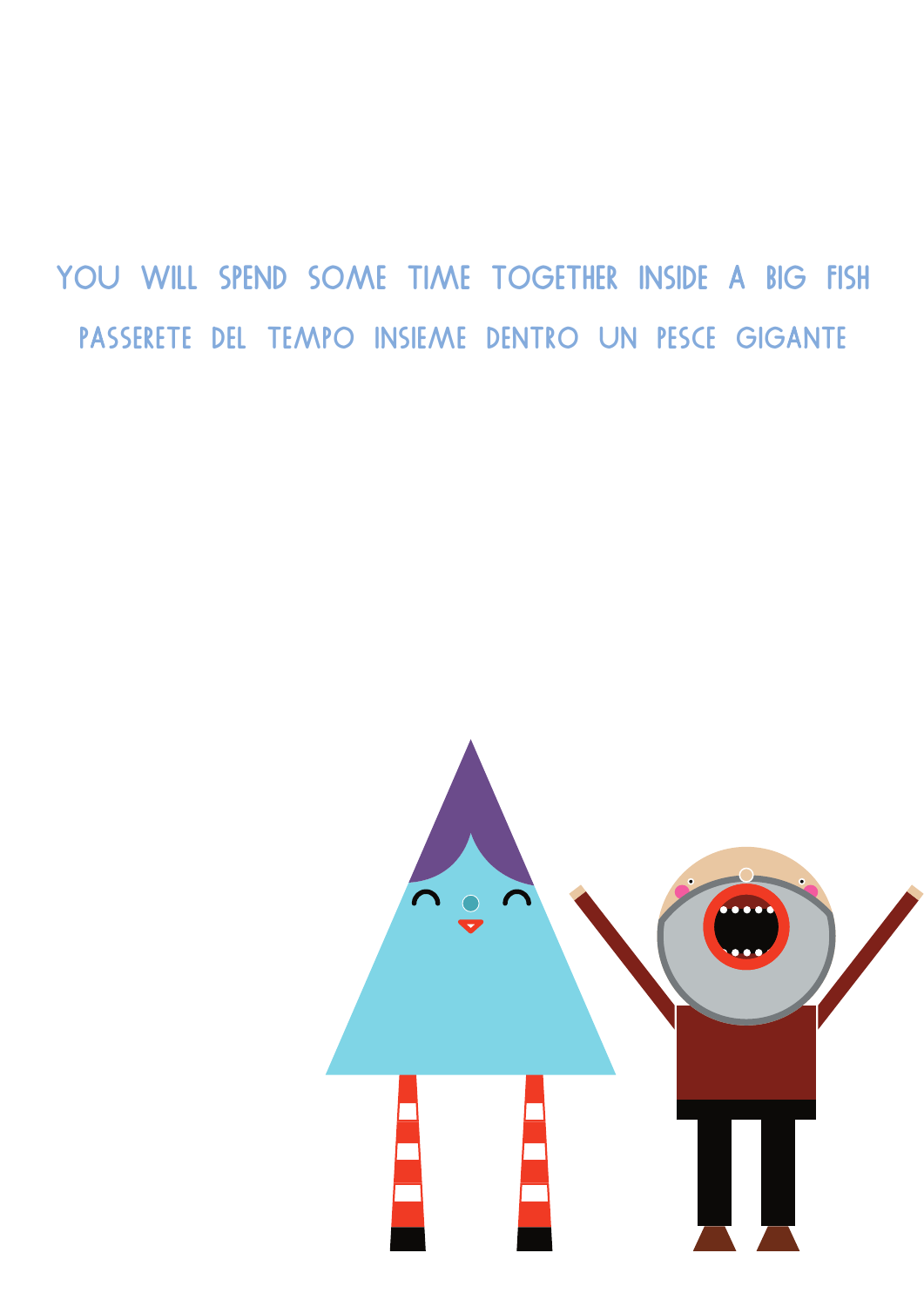# FOR FUN YOU WILL BE TRASFORMED INTO A PAIR OF DONKEYS VI DIVERTIRETE TANTO DA TRASFORMARVI IN SOMARI

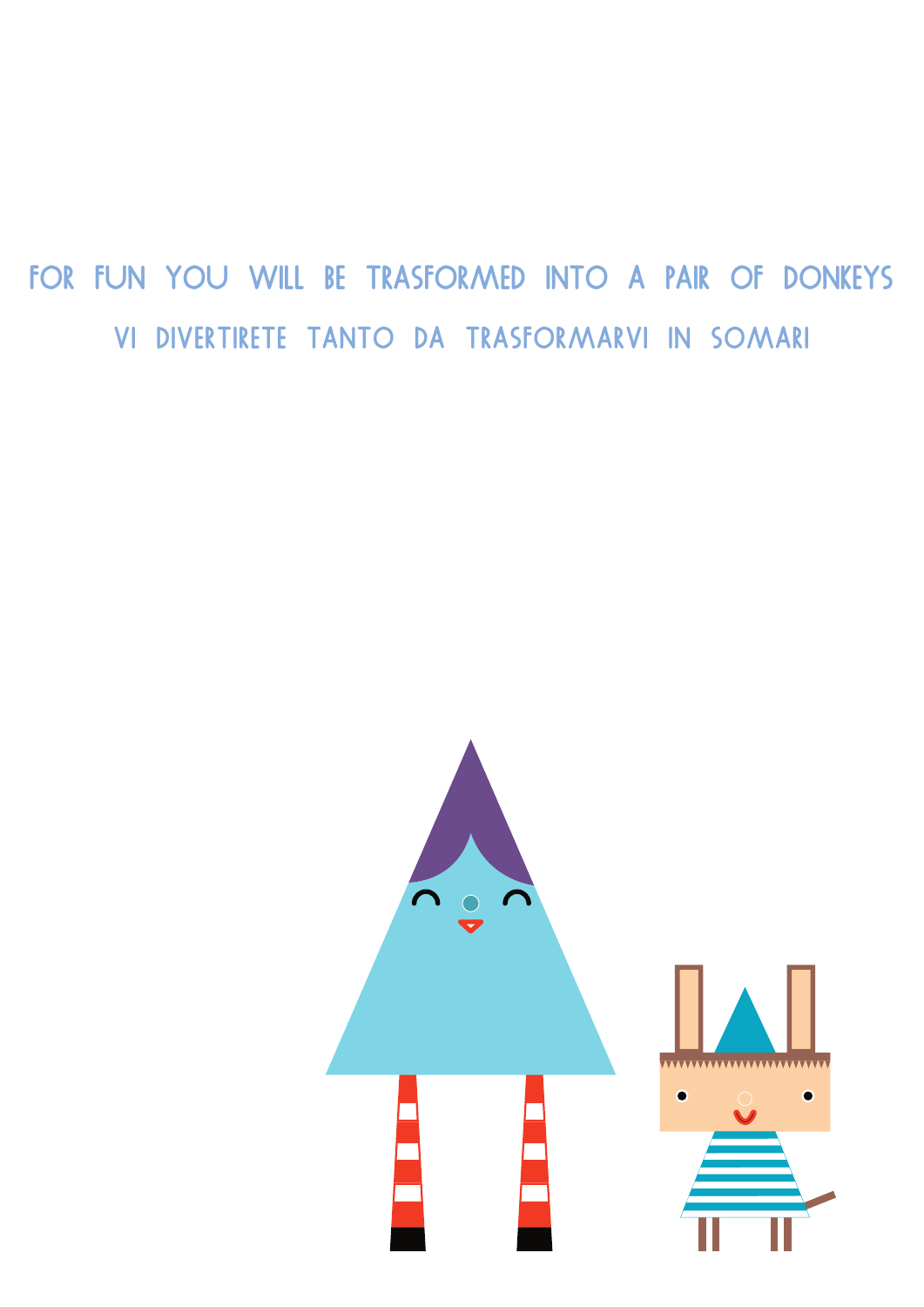## IF YOU MEET HIM ASK FOR THE GOLD COINS SE LO INCONTRATE CHIEDETEGLI DELLE MONETE D'ORO

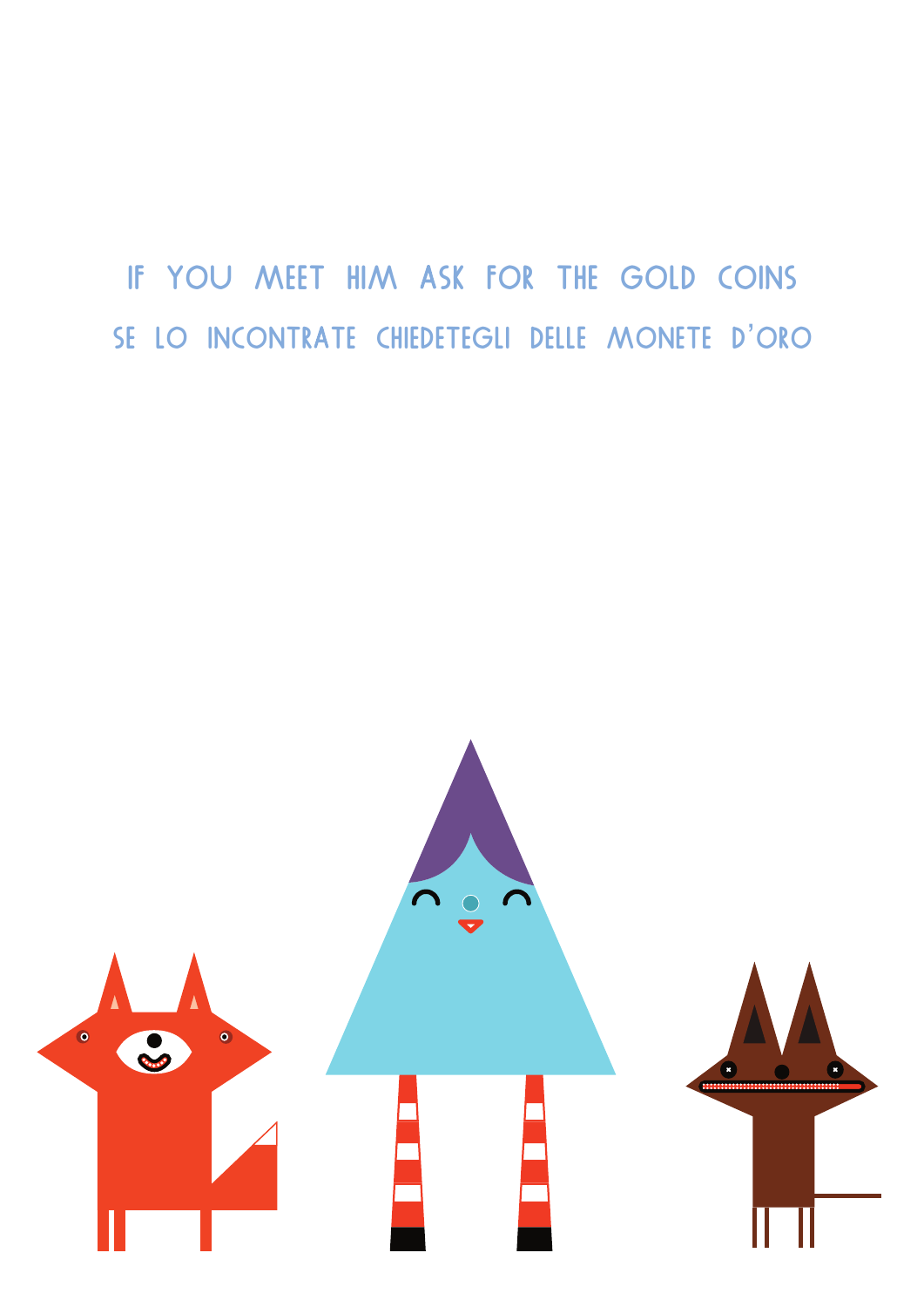# HE WILL MAKE YOU CRY SE LO INCONTRI TI FARA' COMMUOVERE

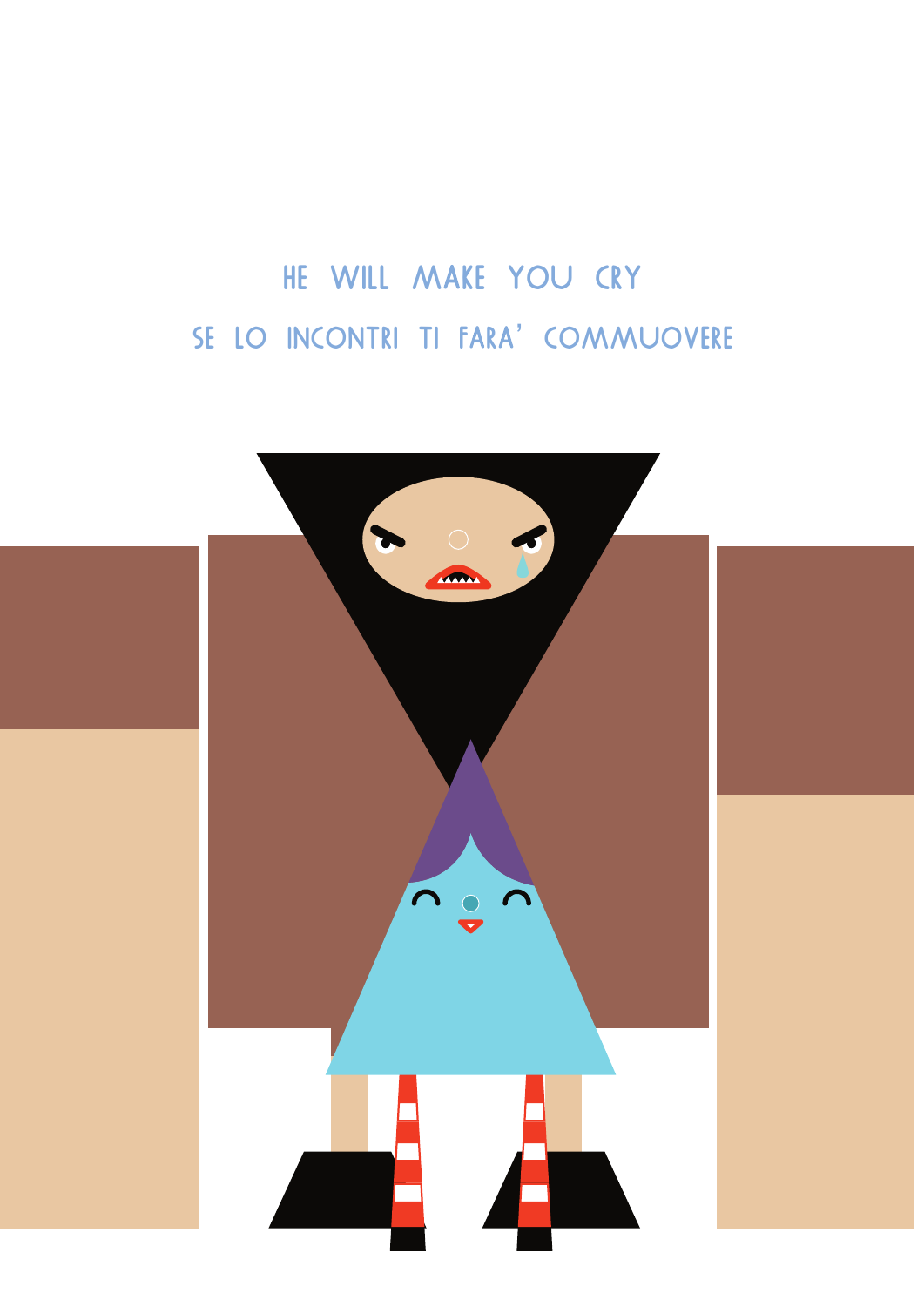### YOU WILL BE NO ABLE TO ARREST HIM NON RIUSCIRETE AD ARRESTARLO

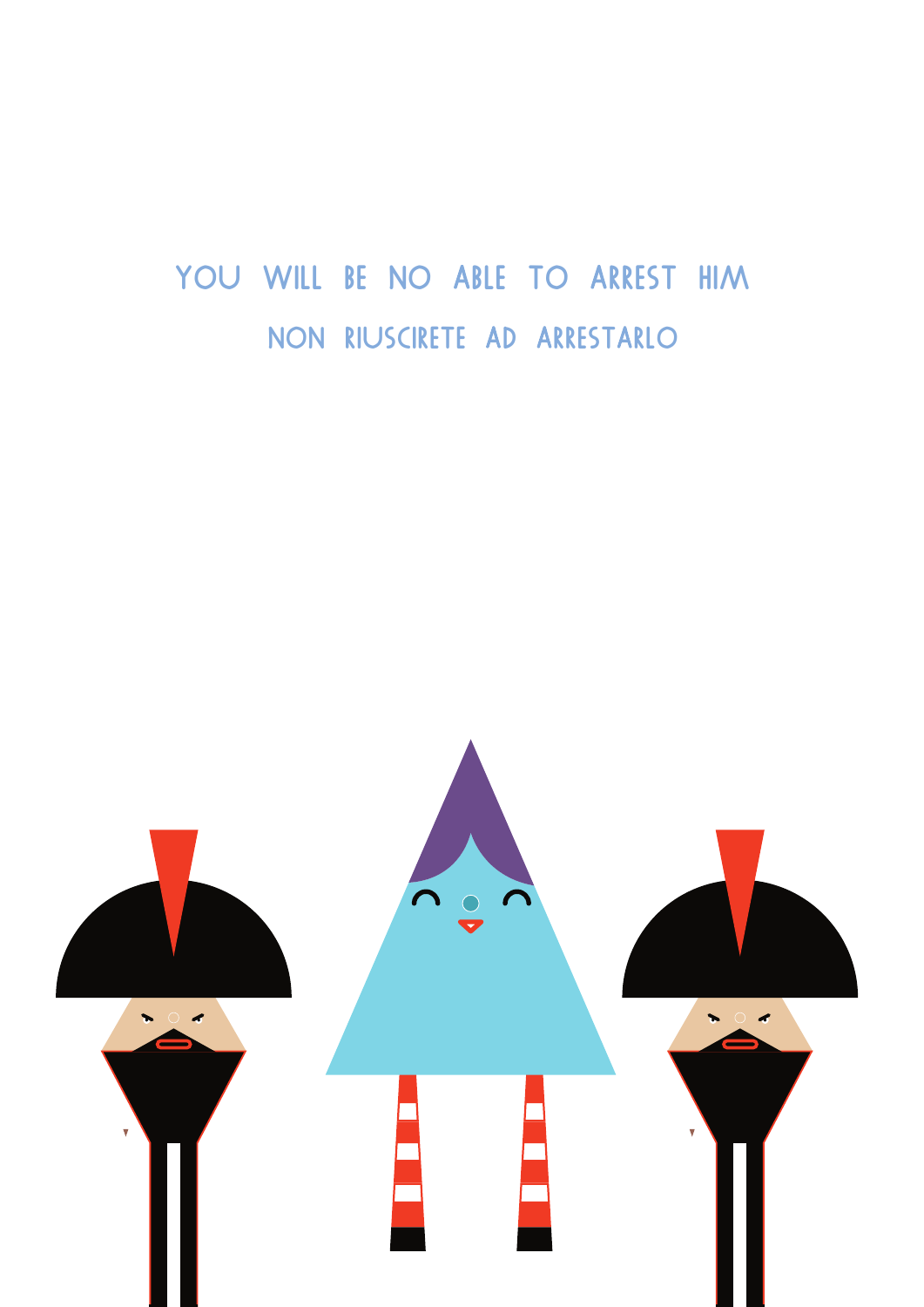YOU WILL FIND OUT HE IS NOT AS TASTY AS HE LOOKS LIKE TI ACCORGERAI CHE NON E' BUONO COME CREDI

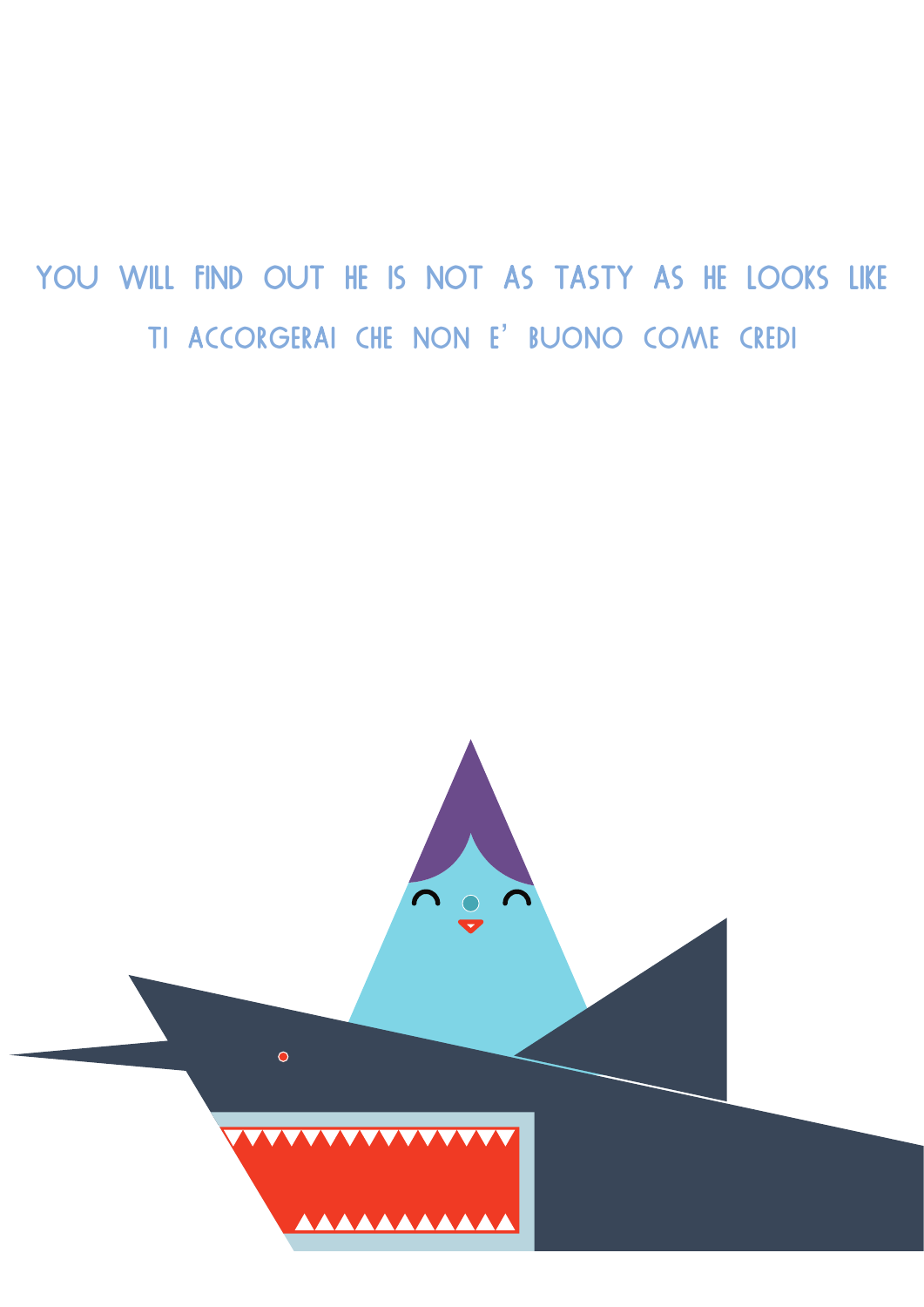IF I DO NOT FIND HIM I WILL PRETEND TO BE DEAD SE NON LO TROVO FINGO DI MORIRE

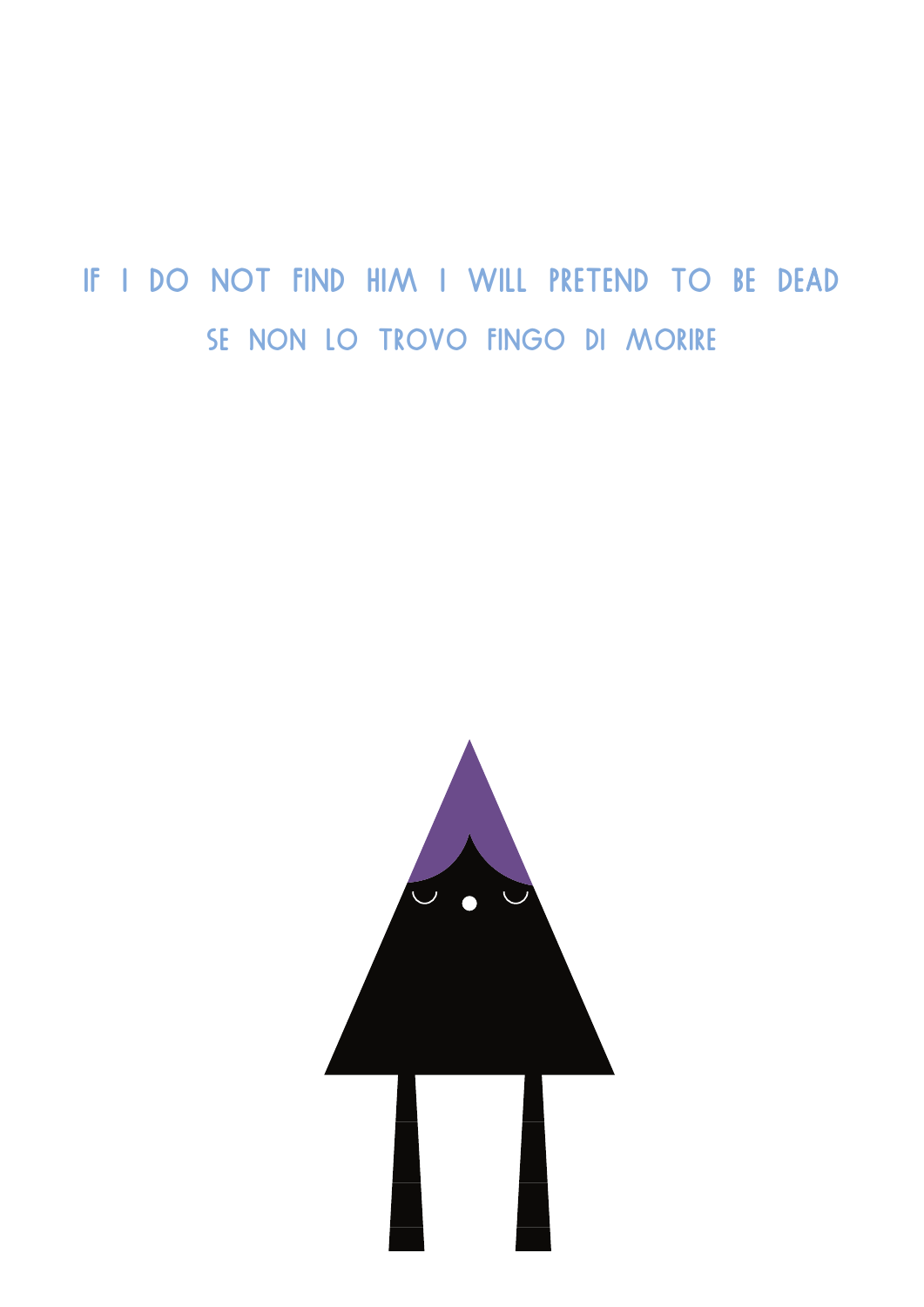### IF HE WILL NOT COME BACK I WIL GET SICK SE NON TORNA MI AMMALERO'

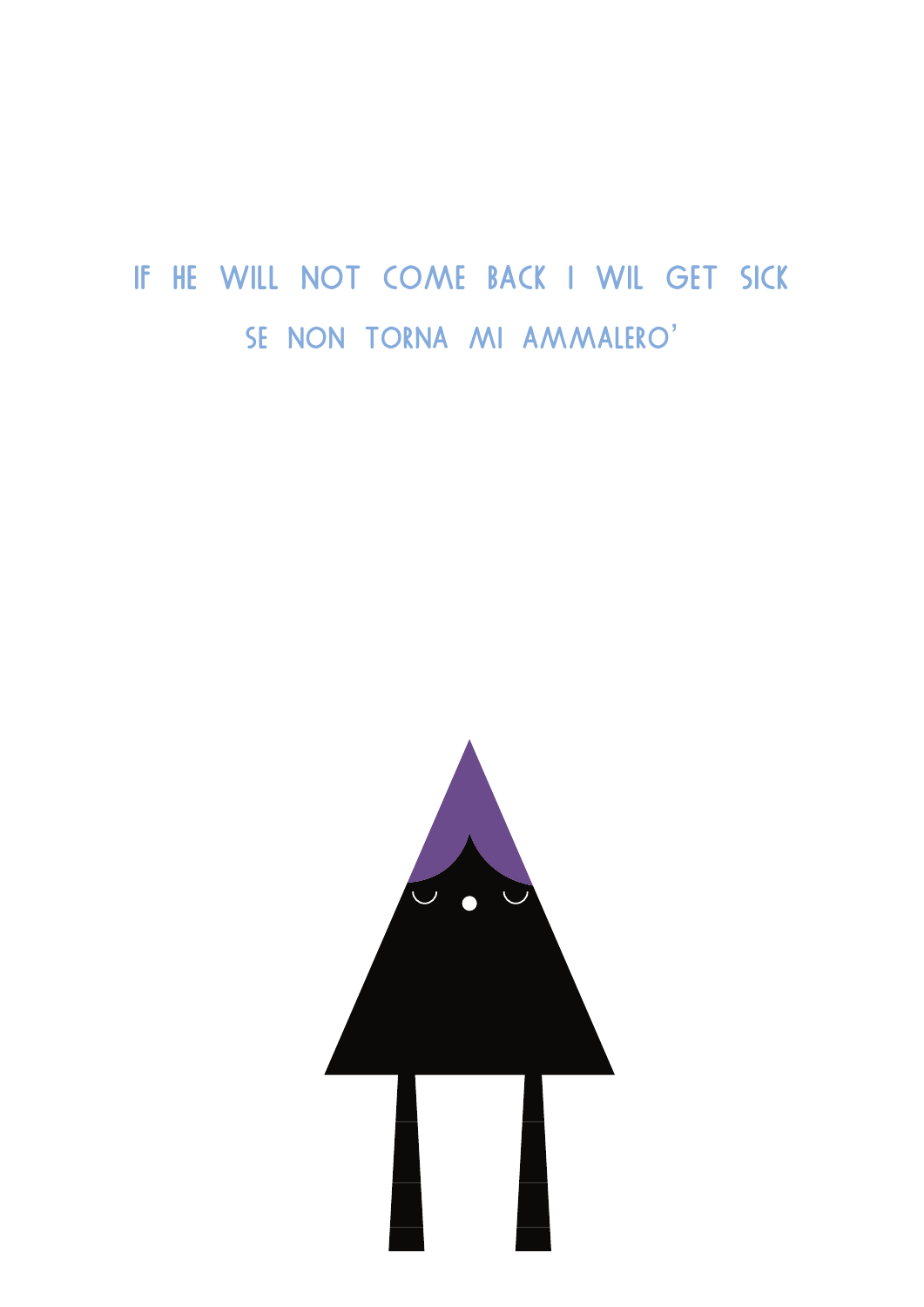### BY THE WAY I WILL FORGIVE HIM COMUNQUE LO PERDONERO'

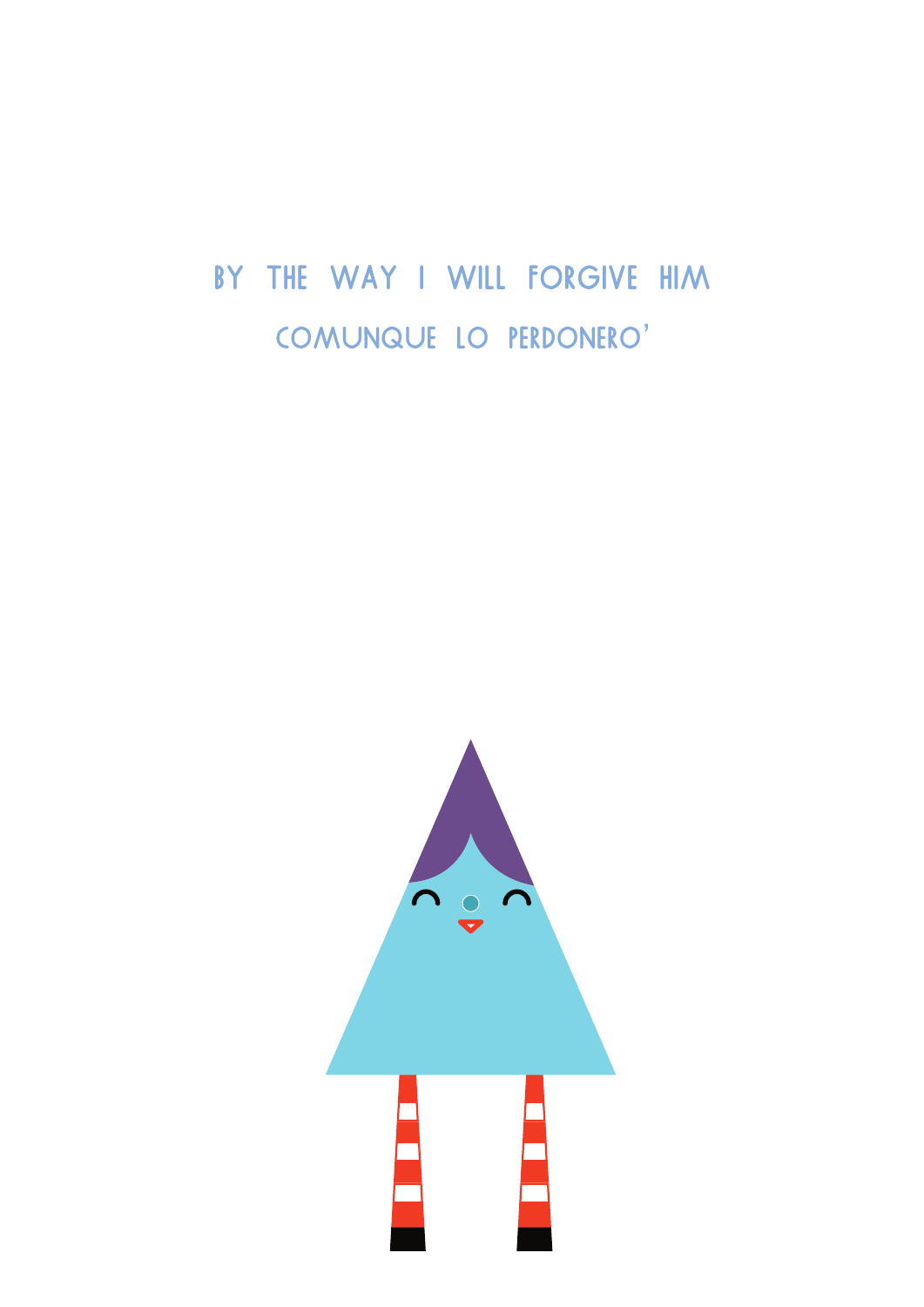#### AND I WILL TRANSFORM HIM IN A REAL KID E IN UN BAMBINO VERO LO TRASFORMERO'